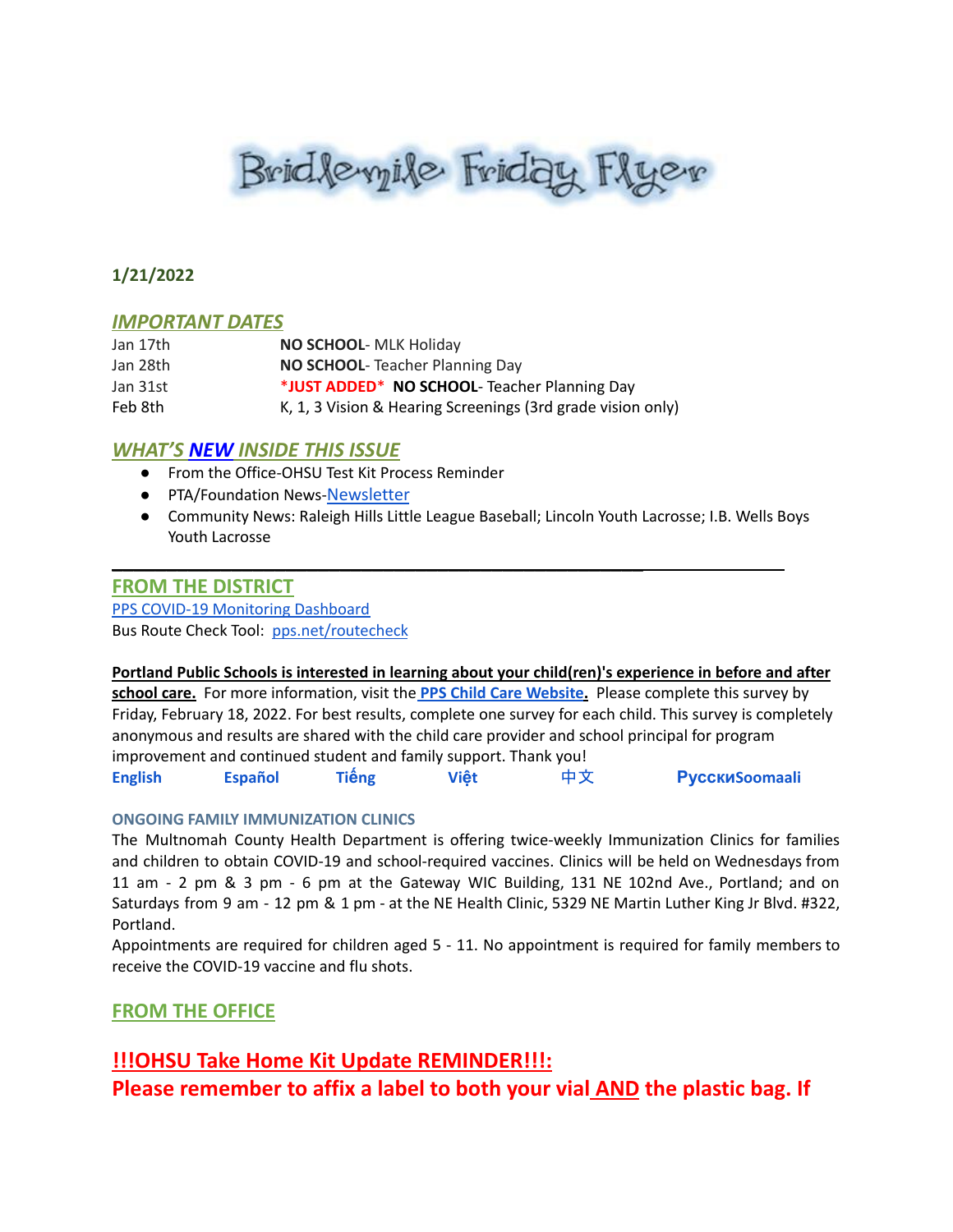# **you need more labels, please contact the office. Incorrect or missing information may result in an invalid or unprocessed test. Thank you.**

If you have questions about labeling the samples please email [k12covidtesting@ohsu.edu.](mailto:k12covidtesting@ohsu.edu)

If your child is part of the OHSU Take Home Kit testing program and you do not have a pre-printed label, follow the steps below or click here: [Tube Labeling](https://drive.google.com/file/d/12DJPgCLKGh6HKLIVwIbdY0qCuDRmFivT/view) **If you do have a preprinted label, please be sure to use it and affix one label to both the sample vial as well as the outer plastic bag.**

#### **How to properly label K-12 COVID-19 screening samples:**

- 1. You must label the sample with this information:
	- 1. Legal last name, first name (Make sure to put a comma after the last name)
	- 2. Date of birth (mm/dd/yyyy)
	- 3. School name
- 2. You can write the label in 1 of these 3 ways:
	- Write directly on the collection container with a fine tip sharpie or other permanent blue or black ink.
	- Write on a blank label sticker and then stick it to the collection container.
	- Write on a blank piece of paper and then stick it to the collection container with tape.
- 3. Return the sample to the school by putting only 1 sample container in each biohazard bag.

# **FROM THE NURSE**

#### **PEDIATRIC VACCINATIONS**

As you may be aware, fully-vaccinated students and staff are able to stay at school if asymptomatic, even if they have been exposed to a COVID-19 positive individual. Now that a pediatric COVID-19 vaccination is available for children ages 5-11 years, you can locate pediatric vaccinations by:

- 1. Check with your child's pediatrician; or
- 2. Log into Multnomah County Health Department's vaccine [locator website](https://getvaccinated.oregon.gov/#/locator) and:
	- 1. Enter your address or zip code under "Location."
	- 2. Click "Search"
	- 3. Click "Filter Your Results"
	- 4. Click "Pfizer age 5-11" under Vaccine Type.
	- 5. Click "Apply Filters" under Date Range.
	- 6. View the list of Pediatric Vaccine Clinics under Provider Information.
	- 7. Contact the Pediatric Vaccine Clinic provider for appointment information.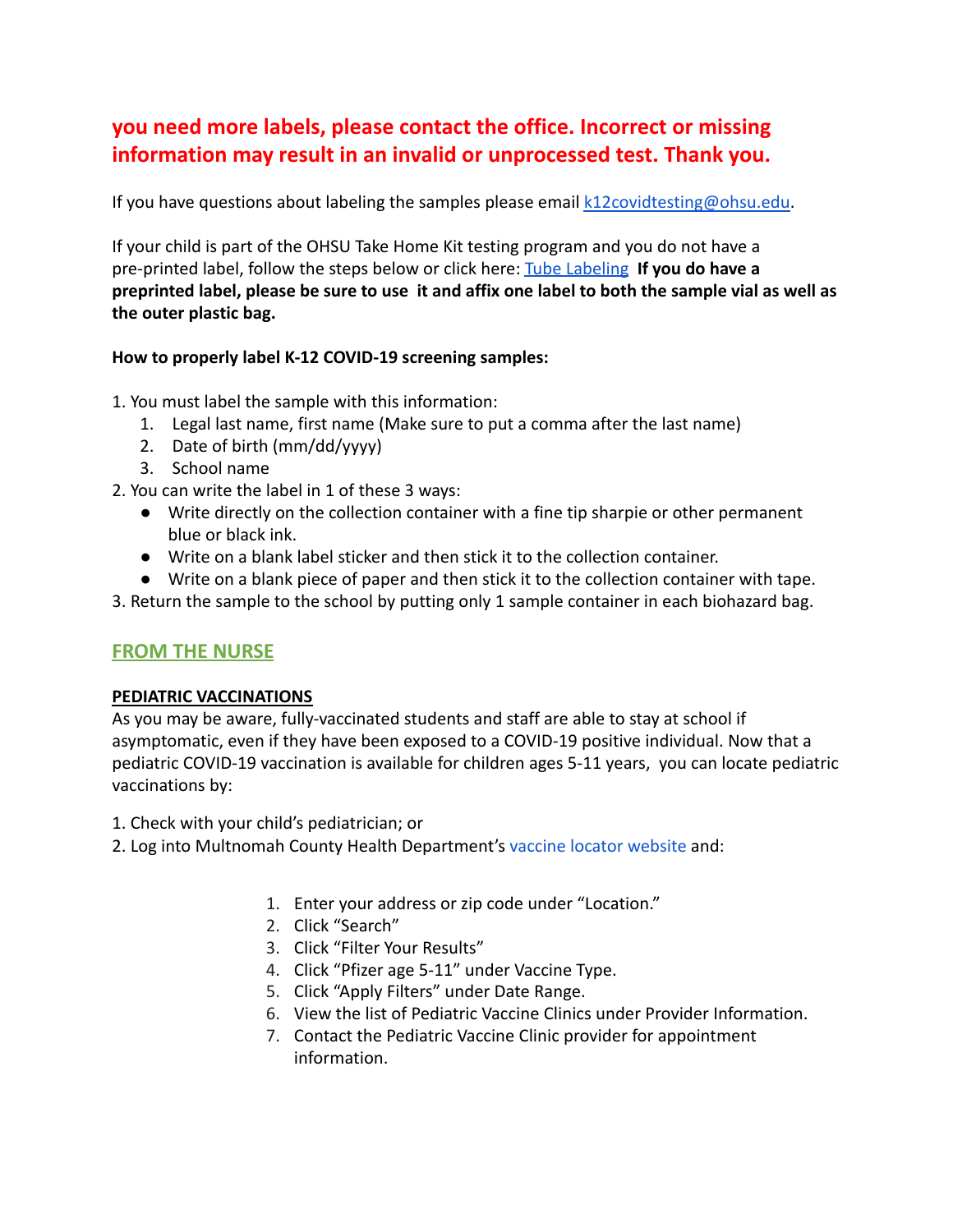# **TECHNOLOGY NEWS FROM MS. DAHINDEN**

#### **Items Needed**

If you have any of the following items you would like off your hands, please consider donating them for a MakerSpace project:

Clean milk cartons Cereal Boxes Plastic bottles Cardboard tubes from toilet paper or paper towels Rulers you would like to be rid of (all different sizes are fine) Random legos Small cardboard boxes--shoebox size or smaller Paper or plastic cups

#### **Having trouble logging into your student's account?**

Please refer here: **[My PPS & Quickcard Instruction](https://docs.google.com/presentation/d/19yIcV1uxbkuSpc0Gd_p5t0V--EJk0WPrv9ZbscbQiQU/edit?usp=sharing) Flyer**. This flyer provides the step by step instructions to login and how to use the QR badge. Your student's classroom teacher can reset his or her account if needed. For more information click here: [Student Accounts](https://www.pps.net/Page/1910)

#### **PTA/FOUNDATION NEWS**

PTA and Foundation [Newsletter](https://docs.google.com/document/u/1/d/e/2PACX-1vQlZCPHtKxqO7qpJwiwgoeaZ1ERHVLgg6z0JNYJMTulwn7xlOVY_X2I1ZV9nntsGHP57LEZ_uSufaFj/pub)

#### **COMMUNITY NEWS**

Lincoln Youth Baseball Registration is open for this coming Spring! Ages PreK-8th grade & CO-ED \*You don't have to live in the Lincoln Boundary Register NOW: [www.LincolnYouthBaseball.com](http://www.lincolnyouthbaseball.com/)

SWPLL Free Winter Softball Clinics ages 6-14 year olds <https://www.swpll.org/content/14329/Winter-Clinics>

#### Raleigh Hills Little League Baseball Registration Open Now!

Spring baseball registration is open now! Raleigh Hills Little League baseball is open to boys and girls ages 4-12 who attend Bridlemile Elementary AND live in Washington County. This community baseball league puts an emphasis on teaching baseball fundamentals, promoting sportsmanship, and having fun.

Register online at [www.RHLLbaseball.com](http://www.rhllbaseball.com/) Questions? Email RaleighHills@gmail.com

Registration deadline is Feb. 11 for AAA and Majors teams. Registration deadline is March 4 for T-ball, A, *and AA levels*

IDA B Wells Boys Youth Lacrosse Registration opens January 21st for recreation league Boys' Spring Lacrosse